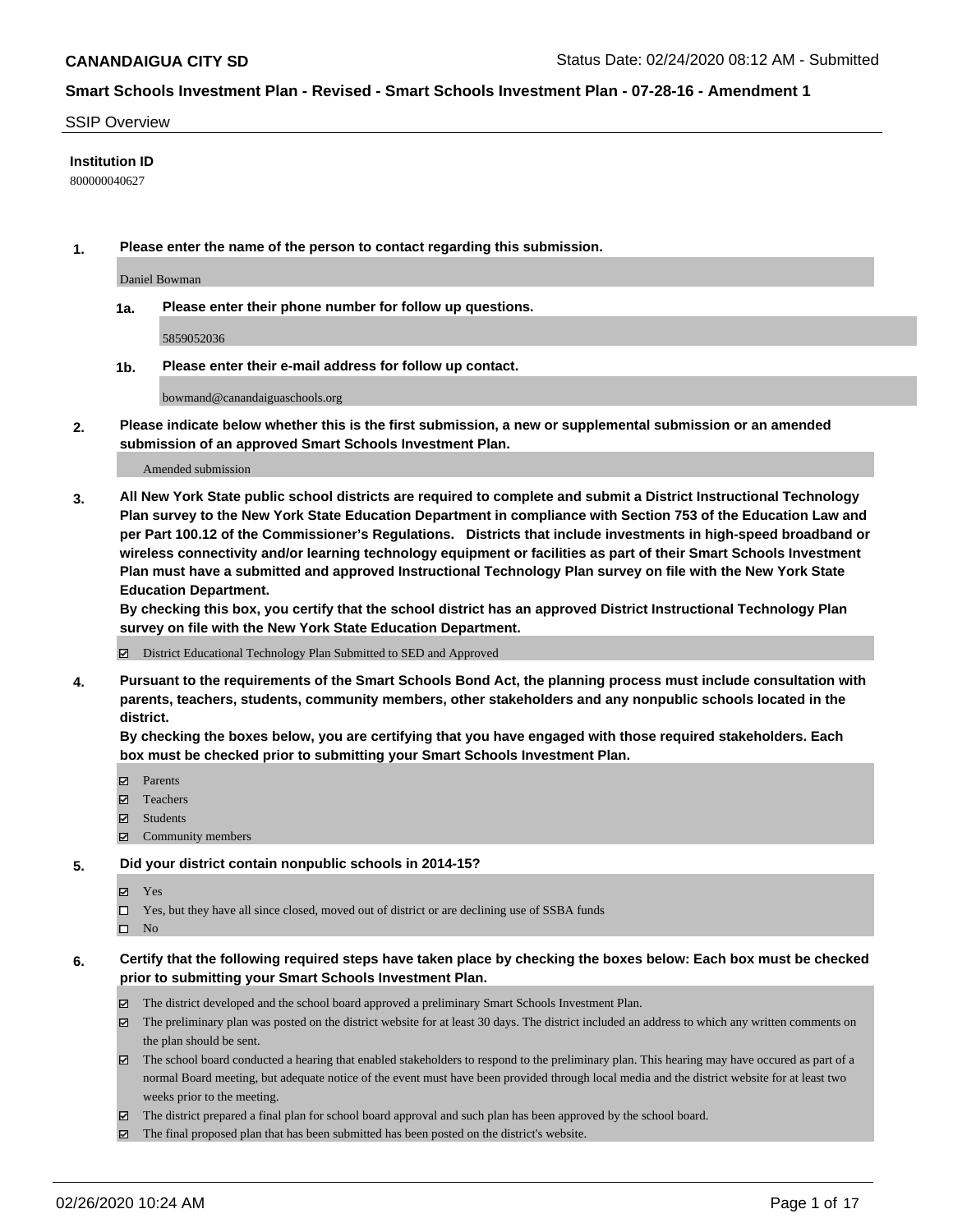SSIP Overview

**6a. Please upload the proposed Smart Schools Investment Plan (SSIP) that was posted on the district's website, along with any supporting materials. Note that this should be different than your recently submitted Educational Technology Survey. The Final SSIP, as approved by the School Board, should also be posted on the website and remain there during the course of the projects contained therein.**

Smart School Investment Plan Amendment 1 - 1-27-20.pdf

**6b. Enter the webpage address where the final Smart Schools Investment Plan is posted. The Plan should remain posted for the life of the included projects.**

https://www.canandaiguaschools.org/uploaded/DistrictDepartments/Technology/Smart\_School\_Investment\_Plan\_Amendment\_1\_-\_1-27-20.pdf

**7. Please enter an estimate of the total number of students and staff that will benefit from this Smart Schools Investment Plan based on the cumulative projects submitted to date.**

3,860

**8. An LEA/School District may partner with one or more other LEA/School Districts to form a consortium to pool Smart Schools Bond Act funds for a project that meets all other Smart School Bond Act requirements. Each school district participating in the consortium will need to file an approved Smart Schools Investment Plan for the project and submit a signed Memorandum of Understanding that sets forth the details of the consortium including the roles of each respective district.**

 $\Box$  The district plans to participate in a consortium to partner with other school district(s) to implement a Smart Schools project.

## **9. Please enter the name and 6-digit SED Code for each LEA/School District participating in the Consortium.**

| Partner LEA/District | <b>ISED BEDS Code</b> |
|----------------------|-----------------------|
| (No Response)        | (No Response)         |

## **10. Please upload a signed Memorandum of Understanding with all of the participating Consortium partners.**

(No Response)

#### **11. Your district's Smart Schools Bond Act Allocation is:**

\$2,256,756

#### **12. Final 2014-15 BEDS Enrollment to calculate Nonpublic Sharing Requirement**

|            | Public Enrollment | Nonpublic Enrollment | Total Enrollment | l Nonpublic Percentage |
|------------|-------------------|----------------------|------------------|------------------------|
| Enrollment | 3,554             | 186                  | 3,740.00         | 4.97                   |

**13. This table compares each category budget total, as entered in that category's page, to the total expenditures listed in the category's expenditure table. Any discrepancies between the two must be resolved before submission.**

|                                          | Sub-Allocations | <b>Expenditure Totals</b> | <b>Difference</b> |
|------------------------------------------|-----------------|---------------------------|-------------------|
| <b>School Connectivity</b>               | 0.00            | 0.00                      | 0.00              |
| Connectivity Projects for<br>Communities | 0.00            | 0.00                      | 0.00              |
| Classroom Technology                     | 201,102.00      | 201,102.00                | 0.00              |
| Pre-Kindergarten Classrooms              | 0.00            | 0.00                      | 0.00              |
| Replace Transportable<br>Classrooms      | 0.00            | 0.00                      | 0.00              |
| <b>High-Tech Security Features</b>       | 0.00            | 0.00                      | 0.00              |
| Nonpublic Loan                           | 0.00            | 0.00                      | 0.00              |
| Totals:                                  |                 |                           |                   |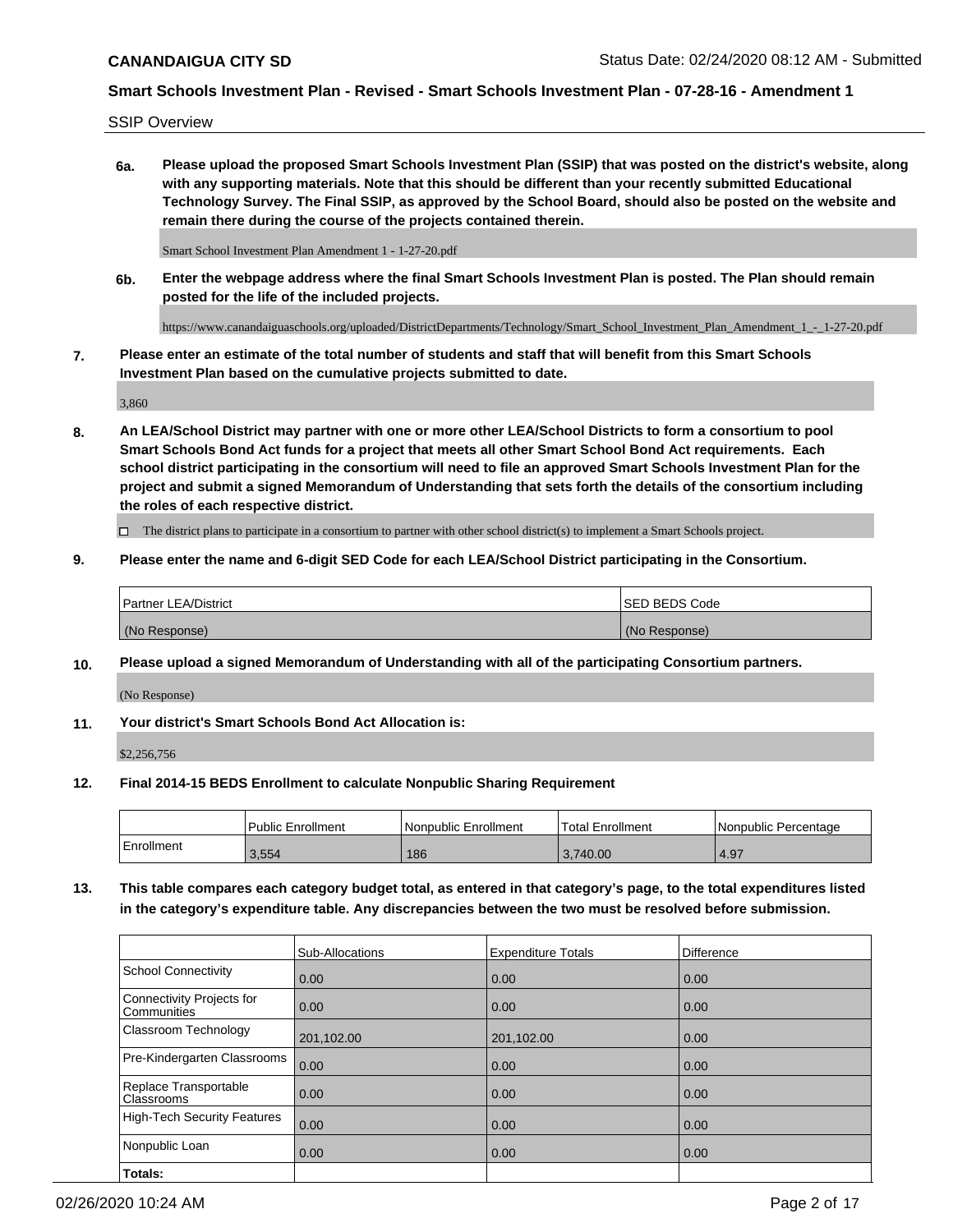SSIP Overview

| <b>Sub-Allocations</b> | Expenditure Totals | <b>Difference</b> |
|------------------------|--------------------|-------------------|
| 201,102                | 201,102            | 0                 |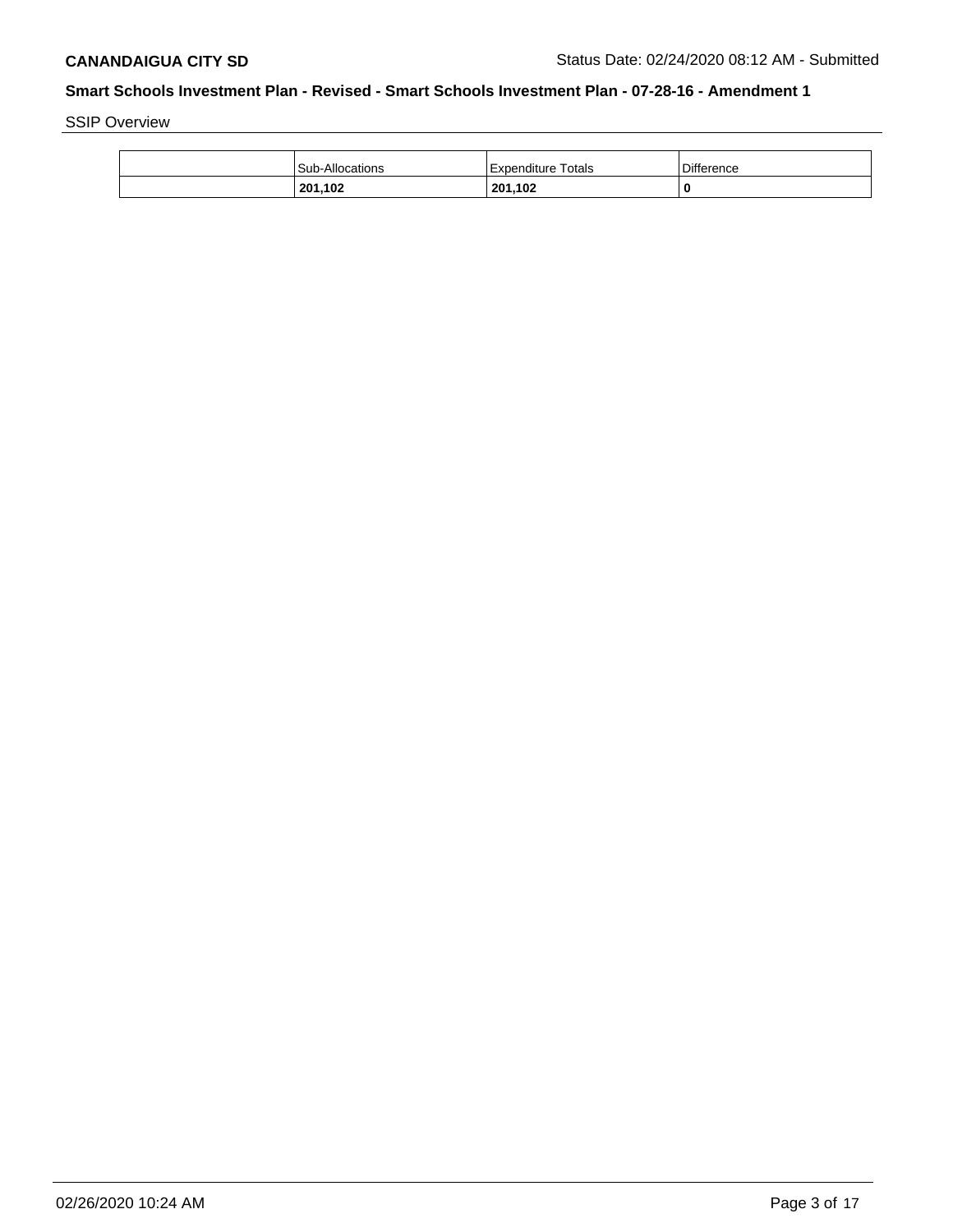School Connectivity

- **1. In order for students and faculty to receive the maximum benefit from the technology made available under the Smart Schools Bond Act, their school buildings must possess sufficient connectivity infrastructure to ensure that devices can be used during the school day. Smart Schools Investment Plans must demonstrate that:**
	- **• sufficient infrastructure that meets the Federal Communications Commission's 100 Mbps per 1,000 students standard currently exists in the buildings where new devices will be deployed, or**
	- **• is a planned use of a portion of Smart Schools Bond Act funds, or**
	- **• is under development through another funding source.**

**Smart Schools Bond Act funds used for technology infrastructure or classroom technology investments must increase the number of school buildings that meet or exceed the minimum speed standard of 100 Mbps per 1,000 students and staff within 12 months. This standard may be met on either a contracted 24/7 firm service or a "burstable" capability. If the standard is met under the burstable criteria, it must be:**

**1. Specifically codified in a service contract with a provider, and**

**2. Guaranteed to be available to all students and devices as needed, particularly during periods of high demand, such as computer-based testing (CBT) periods.**

**Please describe how your district already meets or is planning to meet this standard within 12 months of plan submission.**

(No Response)

**1a. If a district believes that it will be impossible to meet this standard within 12 months, it may apply for a waiver of this requirement, as described on the Smart Schools website. The waiver must be filed and approved by SED prior to submitting this survey.**

 $\Box$  By checking this box, you are certifying that the school district has an approved waiver of this requirement on file with the New York State Education Department.

**2. Connectivity Speed Calculator (Required). If the district currently meets the required speed, enter "Currently Met" in the last box: Expected Date When Required Speed Will be Met.**

|                  | l Number of     | Required Speed | Current Speed in | Expected Speed | Expected Date                           |
|------------------|-----------------|----------------|------------------|----------------|-----------------------------------------|
|                  | <b>Students</b> | In Mbps        | l Mbps           | to be Attained | When Required                           |
|                  |                 |                |                  |                | l Within 12 Months ISpeed Will be Met l |
| Calculated Speed | (No Response)   | 0.00           | (No Response)    | (No Response)  | (No Response)                           |

**3. Describe how you intend to use Smart Schools Bond Act funds for high-speed broadband and/or wireless connectivity projects in school buildings.**

(No Response)

**4. Describe the linkage between the district's District Instructional Technology Plan and how the proposed projects will improve teaching and learning. (There should be a link between your response to this question and your responses to Question 1 in Section IV - NYSED Initiatives Alignment: "Explain how the district use of instructional technology will serve as a part of a comprehensive and sustained effort to support rigorous academic standards attainment and performance improvement for students."** 

**Your answer should also align with your answers to the questions in Section II - Strategic Technology Planning and the associated Action Steps in Section III - Action Plan.)**

(No Response)

**5. If the district wishes to have students and staff access the Internet from wireless devices within the school building, or in close proximity to it, it must first ensure that it has a robust Wi-Fi network in place that has sufficient bandwidth to meet user demand.**

**Please describe how you have quantified this demand and how you plan to meet this demand.**

(No Response)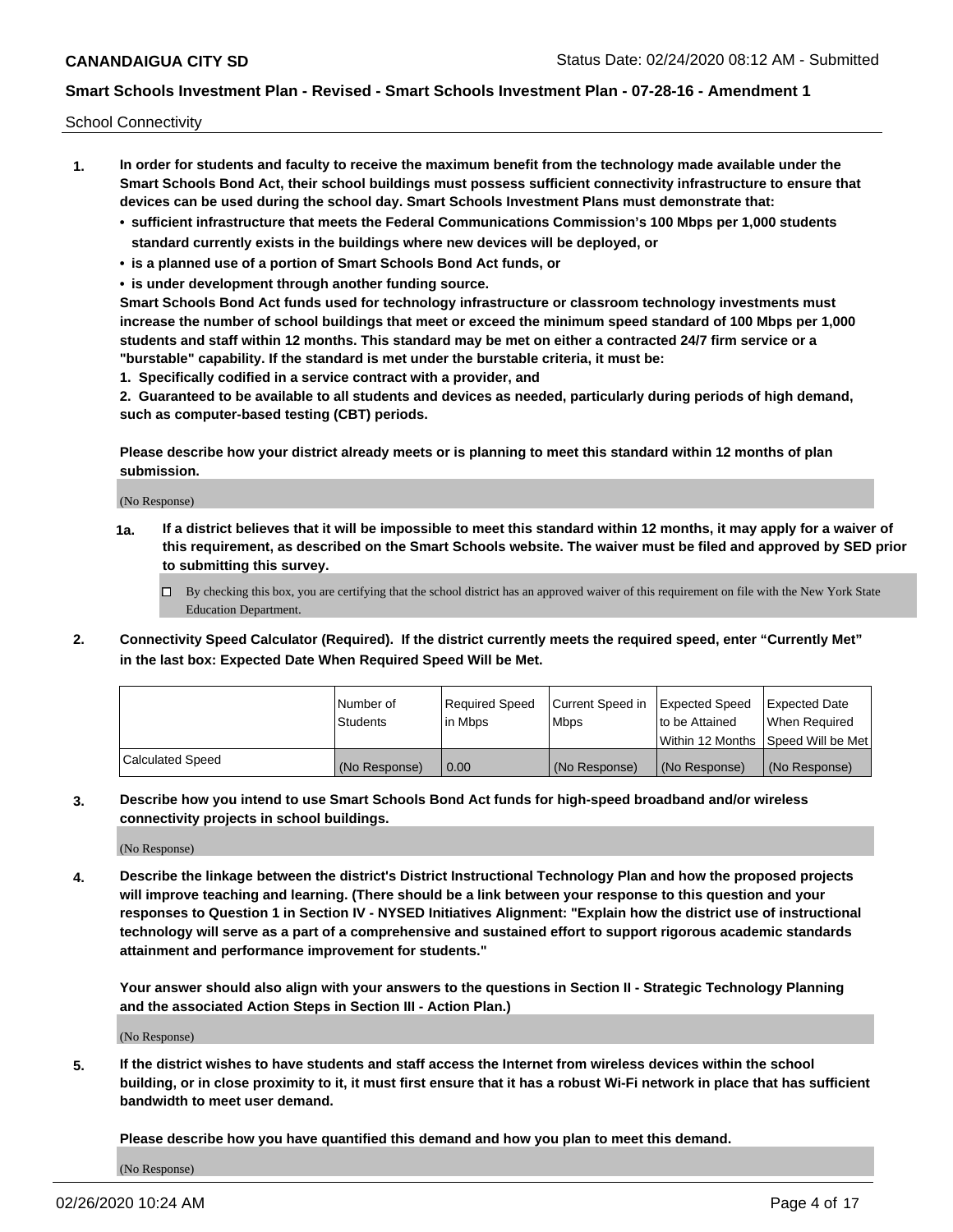School Connectivity

**6. Smart Schools plans with any expenditures in the School Connectivity category require a project number from the Office of Facilities Planning. Districts must submit an SSBA LOI and receive project numbers prior to submitting the SSIP. As indicated on the LOI, some projects may be eligible for a streamlined review and will not require a building permit.**

**Please indicate on a separate row each project number given to you by the Office of Facilities Planning.**

| Project Number |  |
|----------------|--|
| (No Response)  |  |

**7. Certain high-tech security and connectivity infrastructure projects may be eligible for an expedited review process as determined by the Office of Facilities Planning.**

#### **Was your project deemed eligible for streamlined review?**

(No Response)

## **8. Include the name and license number of the architect or engineer of record.**

| Name          | License Number |
|---------------|----------------|
| (No Response) | (No Response)  |

#### **9. Public Expenditures – Loanable (Counts toward the nonpublic loan calculation)**

| Select the allowable expenditure type.<br>Repeat to add another item under each type. | <b>PUBLIC</b> Items to be<br>l Purchased | Quantity           | Cost Per Item    | <b>Total Cost</b> |
|---------------------------------------------------------------------------------------|------------------------------------------|--------------------|------------------|-------------------|
| (No Response)                                                                         | (No Response)                            | l (No<br>Response) | (No<br>Response) | $\overline{0.00}$ |
|                                                                                       |                                          | 0                  | 0.00             |                   |

## **10. Public Expenditures – Non-Loanable (Does not count toward nonpublic loan calculation)**

| Select the allowable expenditure<br>type.<br>Repeat to add another item under<br>each type. | <b>PUBLIC</b> Items to be purchased | Quantity      | Cost per Item | <b>Total Cost</b> |
|---------------------------------------------------------------------------------------------|-------------------------------------|---------------|---------------|-------------------|
| (No Response)                                                                               | (No Response)                       | (No Response) | (No Response) | 0.00              |
|                                                                                             |                                     |               | 0.00          |                   |

#### **11. Final 2014-15 BEDS Enrollment to calculate Nonpublic Sharing Requirement (no changes allowed.)**

|            | Public Enrollment | Nonpublic Enrollment | 'Total Enrollment | l Nonpublic Percentage |
|------------|-------------------|----------------------|-------------------|------------------------|
| Enrollment | 3,554             | 186                  | 3.740.00          | 4.97                   |

## **12. Total Public Budget - Loanable (Counts toward the nonpublic loan calculation)**

|                                                      | Public Allocations | <b>Estimated Nonpublic Loan</b><br>Amount | Estimated Total Sub-Allocations |
|------------------------------------------------------|--------------------|-------------------------------------------|---------------------------------|
| Network/Access Costs                                 | (No Response)      | 0.00                                      | 0.00                            |
| School Internal Connections and<br><b>Components</b> | (No Response)      | 0.00                                      | 0.00                            |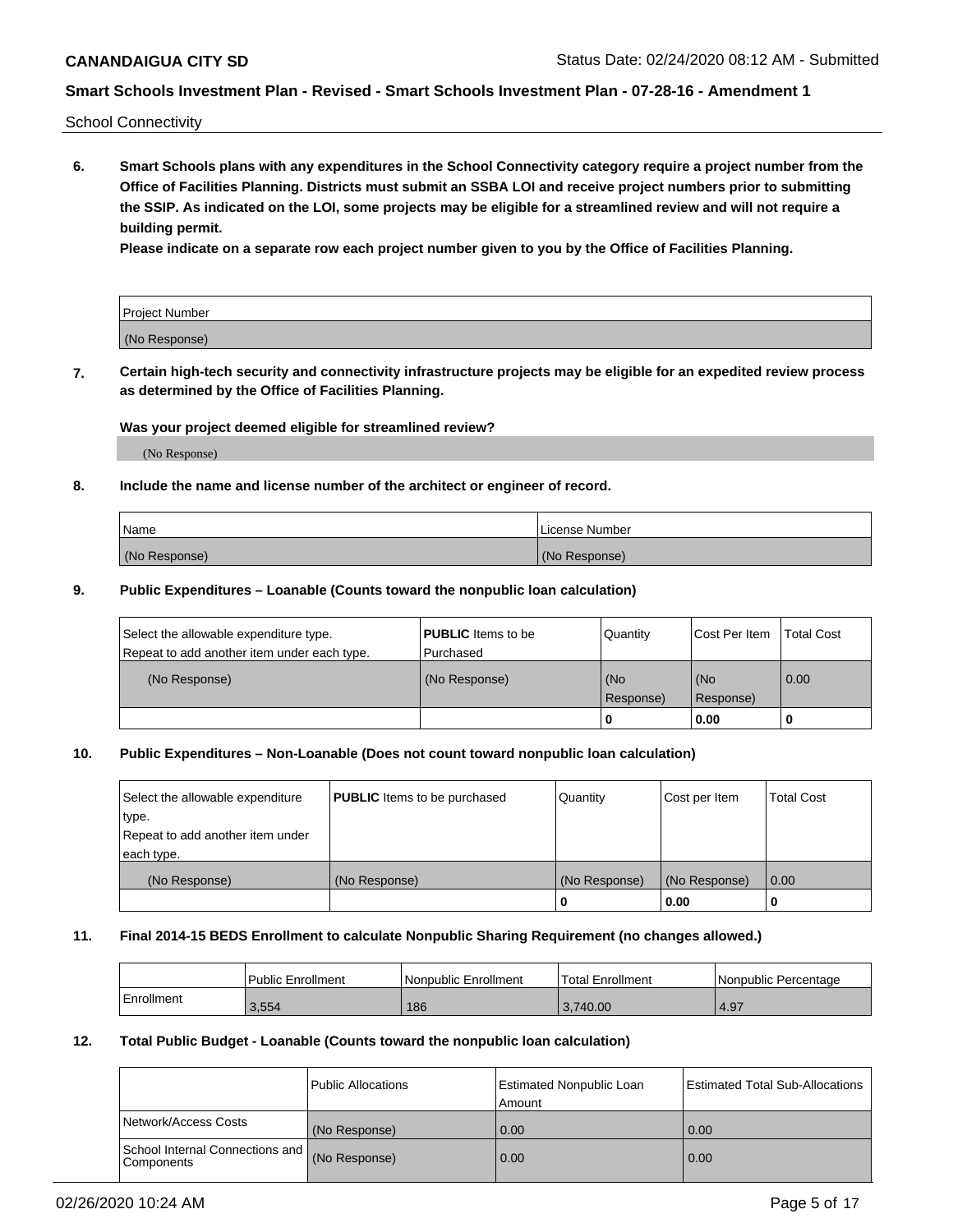School Connectivity

|                | Public Allocations | <b>Estimated Nonpublic Loan</b><br>l Amount | <b>Estimated Total Sub-Allocations</b> |
|----------------|--------------------|---------------------------------------------|----------------------------------------|
| l Other        | (No Response)      | 0.00                                        | 0.00                                   |
| <b>Totals:</b> | 0.00               | 0                                           |                                        |

## **13. Total Public Budget – Non-Loanable (Does not count toward the nonpublic loan calculation)**

|                                                   | Sub-<br>Allocation |
|---------------------------------------------------|--------------------|
| Network/Access Costs                              | (No Response)      |
| <b>Outside Plant Costs</b>                        | (No Response)      |
| <b>School Internal Connections and Components</b> | (No Response)      |
| Professional Services                             | (No Response)      |
| Testing                                           | (No Response)      |
| <b>Other Upfront Costs</b>                        | (No Response)      |
| <b>Other Costs</b>                                | (No Response)      |
| <b>Totals:</b>                                    | 0.00               |

# **14. School Connectivity Totals**

|                          | Total Sub-Allocations |
|--------------------------|-----------------------|
| Total Loanable Items     | 0.00                  |
| Total Non-Ioanable Items | 0.00                  |
| Totals:                  | 0                     |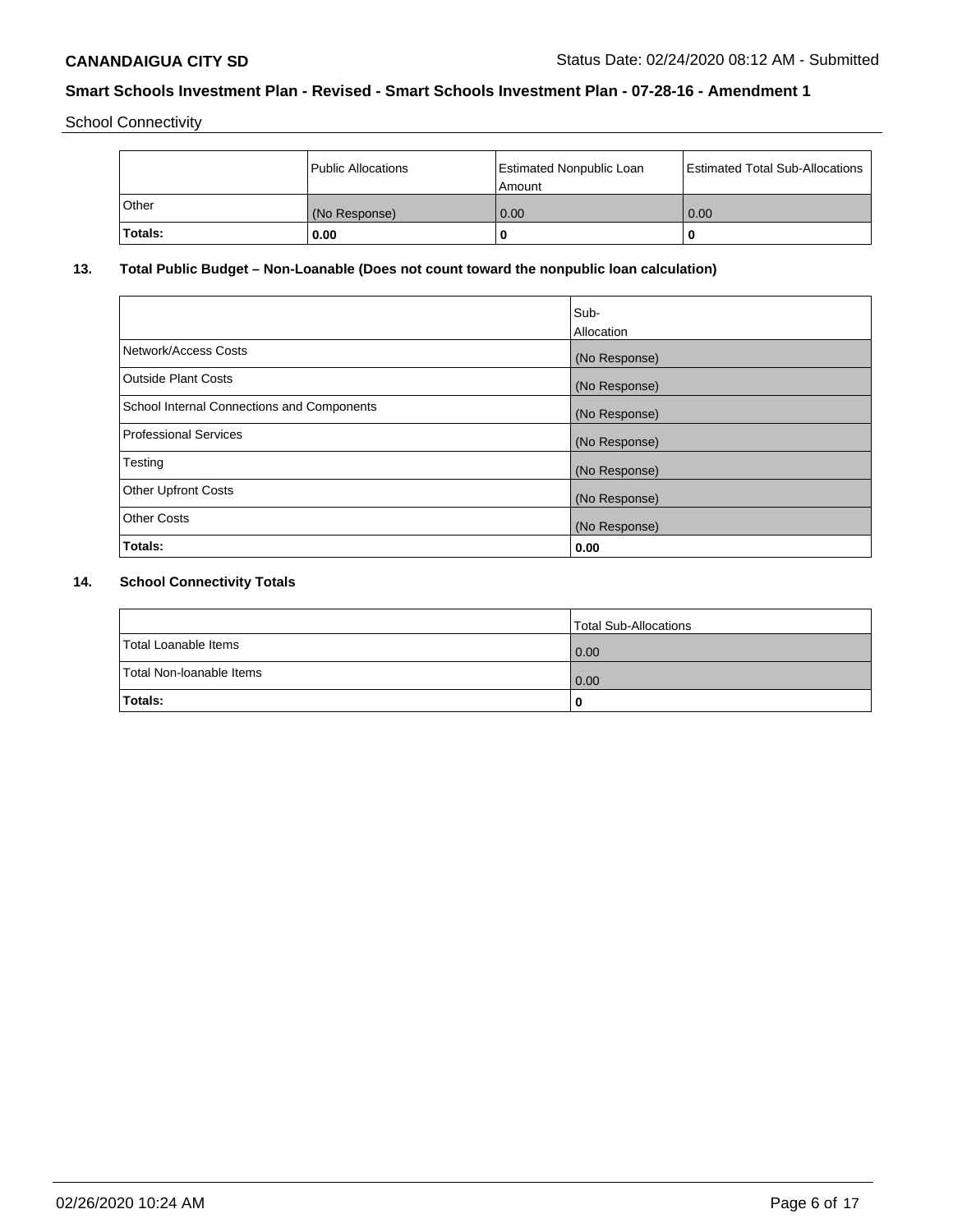Community Connectivity (Broadband and Wireless)

**1. Describe how you intend to use Smart Schools Bond Act funds for high-speed broadband and/or wireless connectivity projects in the community.**

(No Response)

**2. Please describe how the proposed project(s) will promote student achievement and increase student and/or staff access to the Internet in a manner that enhances student learning and/or instruction outside of the school day and/or school building.**

(No Response)

**3. Community connectivity projects must comply with all the necessary local building codes and regulations (building and related permits are not required prior to plan submission).**

 $\Box$  I certify that we will comply with all the necessary local building codes and regulations.

**4. Please describe the physical location of the proposed investment.**

(No Response)

**5. Please provide the initial list of partners participating in the Community Connectivity Broadband Project, along with their Federal Tax Identification (Employer Identification) number.**

| <b>Project Partners</b> | l Federal ID # |
|-------------------------|----------------|
| (No Response)           | (No Response)  |

**6. Please detail the type, quantity, per unit cost and total cost of the eligible items under each sub-category.**

| Select the allowable expenditure | Item to be purchased | Quantity      | Cost per Item | <b>Total Cost</b> |
|----------------------------------|----------------------|---------------|---------------|-------------------|
| type.                            |                      |               |               |                   |
| Repeat to add another item under |                      |               |               |                   |
| each type.                       |                      |               |               |                   |
| (No Response)                    | (No Response)        | (No Response) | (No Response) | 0.00              |
|                                  |                      | U             | 0.00          |                   |

**7. If you are submitting an allocation for Community Connectivity, complete this table.**

**Note that the calculated Total at the bottom of the table must equal the Total allocation for this category that you entered in the SSIP Overview overall budget.**

|                                    | Sub-Allocation |
|------------------------------------|----------------|
| Network/Access Costs               | (No Response)  |
| <b>Outside Plant Costs</b>         | (No Response)  |
| <b>Tower Costs</b>                 | (No Response)  |
| <b>Customer Premises Equipment</b> | (No Response)  |
| <b>Professional Services</b>       | (No Response)  |
| Testing                            | (No Response)  |
| <b>Other Upfront Costs</b>         | (No Response)  |
| <b>Other Costs</b>                 | (No Response)  |
| Totals:                            | 0.00           |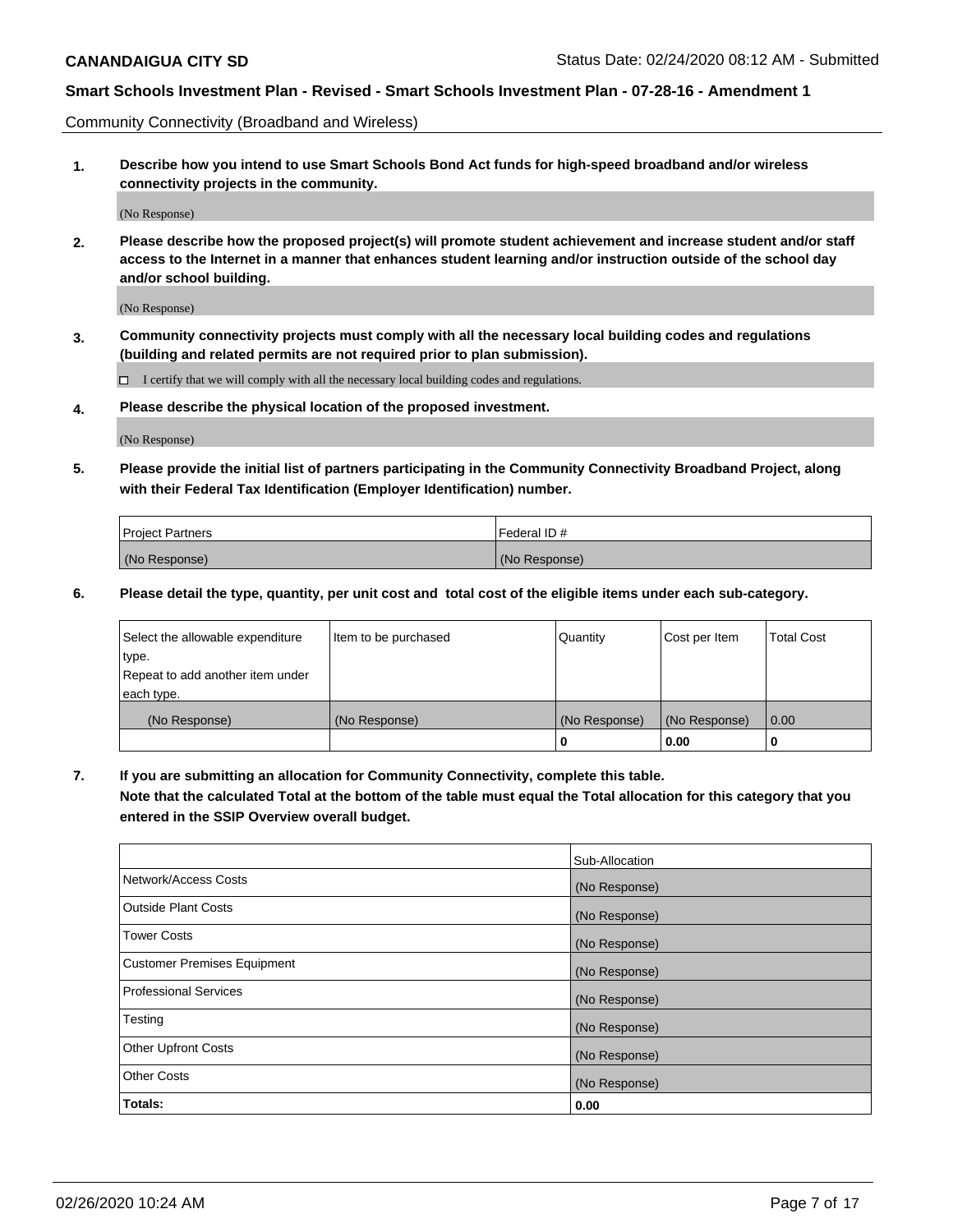#### Classroom Learning Technology

**1. In order for students and faculty to receive the maximum benefit from the technology made available under the Smart Schools Bond Act, their school buildings must possess sufficient connectivity infrastructure to ensure that devices can be used during the school day. Smart Schools Investment Plans must demonstrate that sufficient infrastructure that meets the Federal Communications Commission's 100 Mbps per 1,000 students standard currently exists in the buildings where new devices will be deployed, or is a planned use of a portion of Smart Schools Bond Act funds, or is under development through another funding source. Smart Schools Bond Act funds used for technology infrastructure or classroom technology investments must increase the number of school buildings that meet or exceed the minimum speed standard of 100 Mbps per 1,000 students and staff within 12 months. This standard may be met on either a contracted 24/7 firm service or a "burstable" capability. If the standard is met under the burstable criteria, it must be:**

**1. Specifically codified in a service contract with a provider, and**

**2. Guaranteed to be available to all students and devices as needed, particularly during periods of high demand, such as computer-based testing (CBT) periods.**

**Please describe how your district already meets or is planning to meet this standard within 12 months of plan submission.**

(No Response)

- **1a. If a district believes that it will be impossible to meet this standard within 12 months, it may apply for a waiver of this requirement, as described on the Smart Schools website. The waiver must be filed and approved by SED prior to submitting this survey.**
	- By checking this box, you are certifying that the school district has an approved waiver of this requirement on file with the New York State Education Department.
- **2. Connectivity Speed Calculator (Required). If the district currently meets the required speed, enter "Currently Met" in the last box: Expected Date When Required Speed Will be Met.**

|                  | l Number of     | Required Speed | Current Speed in | <b>Expected Speed</b> | <b>Expected Date</b>                |
|------------------|-----------------|----------------|------------------|-----------------------|-------------------------------------|
|                  | <b>Students</b> | l in Mbps      | l Mbps           | to be Attained        | When Required                       |
|                  |                 |                |                  |                       | Within 12 Months  Speed Will be Met |
| Calculated Speed | (No Response)   | 0.00           | (No Response)    | l (No Response)       | (No Response)                       |

**3. If the district wishes to have students and staff access the Internet from wireless devices within the school building, or in close proximity to it, it must first ensure that it has a robust Wi-Fi network in place that has sufficient bandwidth to meet user demand.**

**Please describe how you have quantified this demand and how you plan to meet this demand.**

(No Response)

**4. All New York State public school districts are required to complete and submit an Instructional Technology Plan survey to the New York State Education Department in compliance with Section 753 of the Education Law and per Part 100.12 of the Commissioner's Regulations.**

**Districts that include educational technology purchases as part of their Smart Schools Investment Plan must have a submitted and approved Instructional Technology Plan survey on file with the New York State Education Department.**

By checking this box, you are certifying that the school district has an approved Instructional Technology Plan survey on file with the New York State Education Department.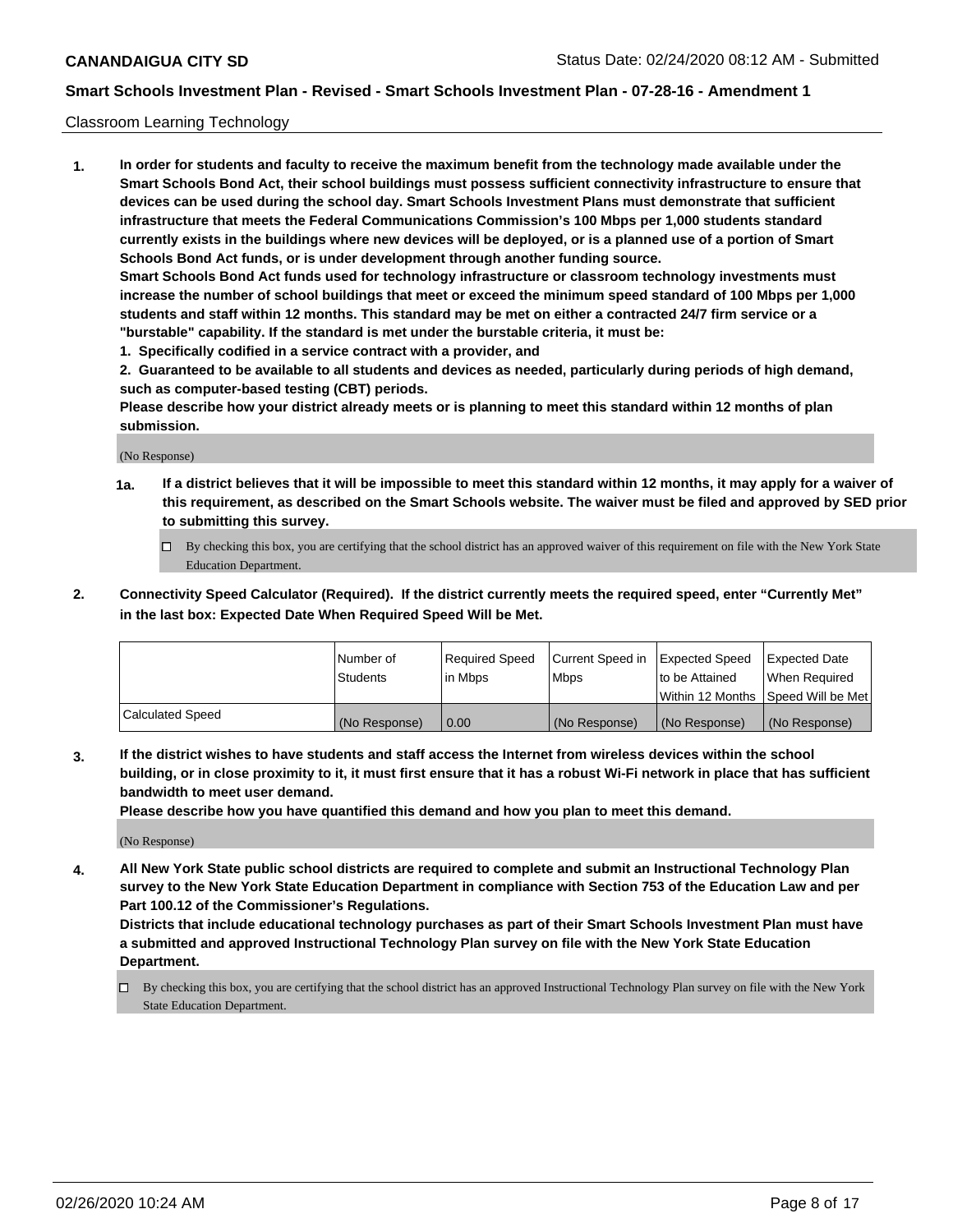#### Classroom Learning Technology

## **5. Describe the devices you intend to purchase and their compatibility with existing or planned platforms or systems. Specifically address the adequacy of each facility's electrical, HVAC and other infrastructure necessary to install and support the operation of the planned technology.**

Much of the original outlined items in the original plan have been purchased and are currently in use by our faculty and staff. As we proceeded with the purchasing and implementation of the proposed plan several items had price changes by the time the purchase was made. Additionally, reductions to the scope were made due to efficiency decisions made by the district. The following list summarizes the changes to the original spending plan.

- 2825 Chromebooks have been purchased to date for students and staff Grades first through twelfth as part of our initial rollout of personally assigned devices.
- The district technology committee made the decision not to equip the Chromebooks with a case during the rollout. Our pilot programs showed the rugged educational models we purchased could hold up to the daily wear without the need for additional protection.
- A total of 245 classroom audio enhancement systems were installed for each standard-sized classroom in the district to allow the teacher's voice to be amplified and distributed throughout the classroom.
- All of the classroom audio enhancement systems were installed by district personnel which greatly decreased the cost of installation.
- A total of 302 iPads have been purchased to date for students and staff in first grade as part of our initial rollout of personally assigned devices. After the Smart Schools Plan was submitted the District Technology Committee decided to deploy Chromebooks to our second-grade class instead of iPads after additional trials in those classrooms.
- A total of 58 Chromebook charging carts were purchased for grade 2-5 classrooms. We did not need to purchase all of the carts in the plan because we were able to utilize some of our existing carts.
- iPad charging carts were not purchased because we were able to utilize some of our existing carts for this need.

With this revision of our Smart Schools Spending Plan, we would like to utilize the funds remaining to purchase additional Chromebooks to replace some of the aging Chromebooks from the initial deployments of our personally assigned device initiative. We also need to adjust for price increases on the remaining approved Chromebooks from the original SSBA investment plan. We are fully prepared to continue the 3-year replacement cycle of the personally assigned devices utilizing district budget after these devices are purchased utilizing SSBA funding.

- 
- **6. Describe how the proposed technology purchases will:**
	- **> enhance differentiated instruction;**
	- **> expand student learning inside and outside the classroom;**
	- **> benefit students with disabilities and English language learners; and**
	- **> contribute to the reduction of other learning gaps that have been identified within the district.**

**The expectation is that districts will place a priority on addressing the needs of students who struggle to succeed in a rigorous curriculum. Responses in this section should specifically address this concern and align with the district's Instructional Technology Plan (in particular Question 2 of E. Curriculum and Instruction: "Does the district's instructional technology plan address the needs of students with disabilities to ensure equitable access to instruction, materials and assessments?" and Question 3 of the same section: "Does the district's instructional technology plan address the provision of assistive technology specifically for students with disabilities to ensure access to and participation in the general curriculum?")**

**In addition, describe how the district ensures equitable access to instruction, materials and assessments and participation in the general curriculum for both SWD and English Language Learners/Multilingual Learners (ELL/MLL) students.**

(No Response)

**7. Where appropriate, describe how the proposed technology purchases will enhance ongoing communication with parents and other stakeholders and help the district facilitate technology-based regional partnerships, including distance learning and other efforts.**

(No Response)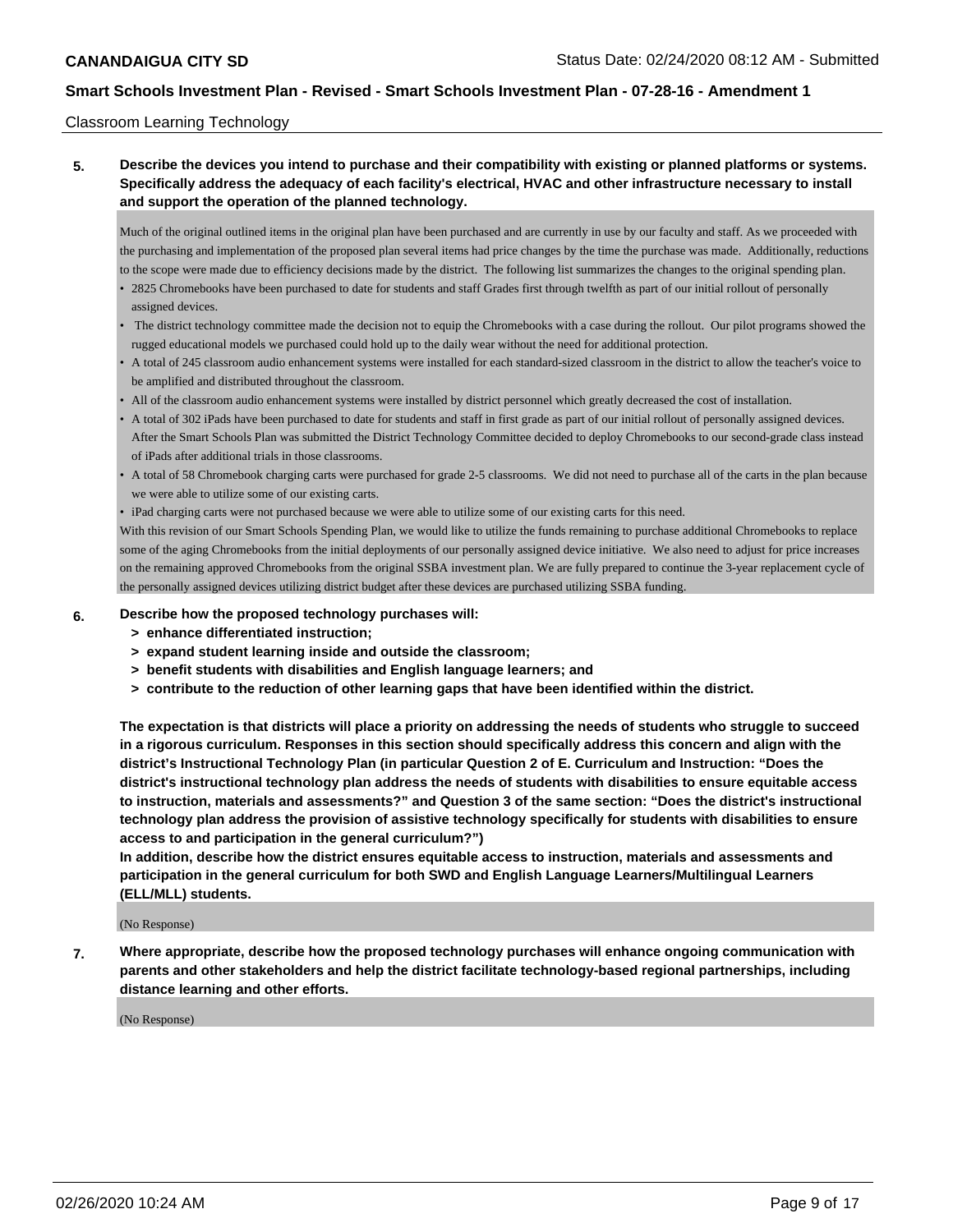Classroom Learning Technology

**8. Describe the district's plan to provide professional development to ensure that administrators, teachers and staff can employ the technology purchased to enhance instruction successfully.**

**Note: This response should be aligned and expanded upon in accordance with your district's response to Question 1 of F. Professional Development of your Instructional Technology Plan: "Please provide a summary of professional development offered to teachers and staff, for the time period covered by this plan, to support technology to enhance teaching and learning. Please include topics, audience and method of delivery within your summary."**

(No Response)

- **9. Districts must contact one of the SUNY/CUNY teacher preparation programs listed on the document on the left side of the page that supplies the largest number of the district's new teachers to request advice on innovative uses and best practices at the intersection of pedagogy and educational technology.**
	- By checking this box, you certify that you have contacted the SUNY/CUNY teacher preparation program that supplies the largest number of your new teachers to request advice on these issues.
	- **9a. Please enter the name of the SUNY or CUNY Institution that you contacted.**

SUNY at Geneseo

**9b. Enter the primary Institution phone number.**

585-245-5000

**9c. Enter the name of the contact person with whom you consulted and/or will be collaborating with on innovative uses of technology and best practices.**

Anjoo Sikka

**10. To ensure the sustainability of technology purchases made with Smart Schools funds, districts must demonstrate a long-term plan to maintain and replace technology purchases supported by Smart Schools Bond Act funds. This sustainability plan shall demonstrate a district's capacity to support recurring costs of use that are ineligible for Smart Schools Bond Act funding such as device maintenance, technical support, Internet and wireless fees, maintenance of hotspots, staff professional development, building maintenance and the replacement of incidental items. Further, such a sustainability plan shall include a long-term plan for the replacement of purchased devices and equipment at the end of their useful life with other funding sources.**

 $\boxtimes$  By checking this box, you certify that the district has a sustainability plan as described above.

**11. Districts must ensure that devices purchased with Smart Schools Bond funds will be distributed, prepared for use, maintained and supported appropriately. Districts must maintain detailed device inventories in accordance with generally accepted accounting principles.**

By checking this box, you certify that the district has a distribution and inventory management plan and system in place.

**12. Please detail the type, quantity, per unit cost and total cost of the eligible items under each sub-category.**

| Select the allowable expenditure<br>type.<br>Repeat to add another item under<br>each type. | Item to be Purchased                          | Quantity | Cost per Item | <b>Total Cost</b> |
|---------------------------------------------------------------------------------------------|-----------------------------------------------|----------|---------------|-------------------|
|                                                                                             |                                               |          |               |                   |
| <b>Laptop Computers</b>                                                                     | 11 inch touch screen Chromebook               | 1,968    | 340.00        | 669,120.00        |
| <b>Tablet Computers</b>                                                                     | Apple iPad Air 2                              | $-486$   | 380.00        | $-184,680.00$     |
| <b>Other Costs</b>                                                                          | Belkin Air-Protect 11 inch Chromebook<br>case | $-3.043$ | 25.00         | $-76.075.00$      |
| <b>Other Costs</b>                                                                          | 30 slot Chromebook charging cart              | $-22$    | 2,250.00      | $-49,500.00$      |
| <b>Other Costs</b>                                                                          | Protective case for the Apple iPad Air2       | $-506$   | 60.00         | $-30.360.00$      |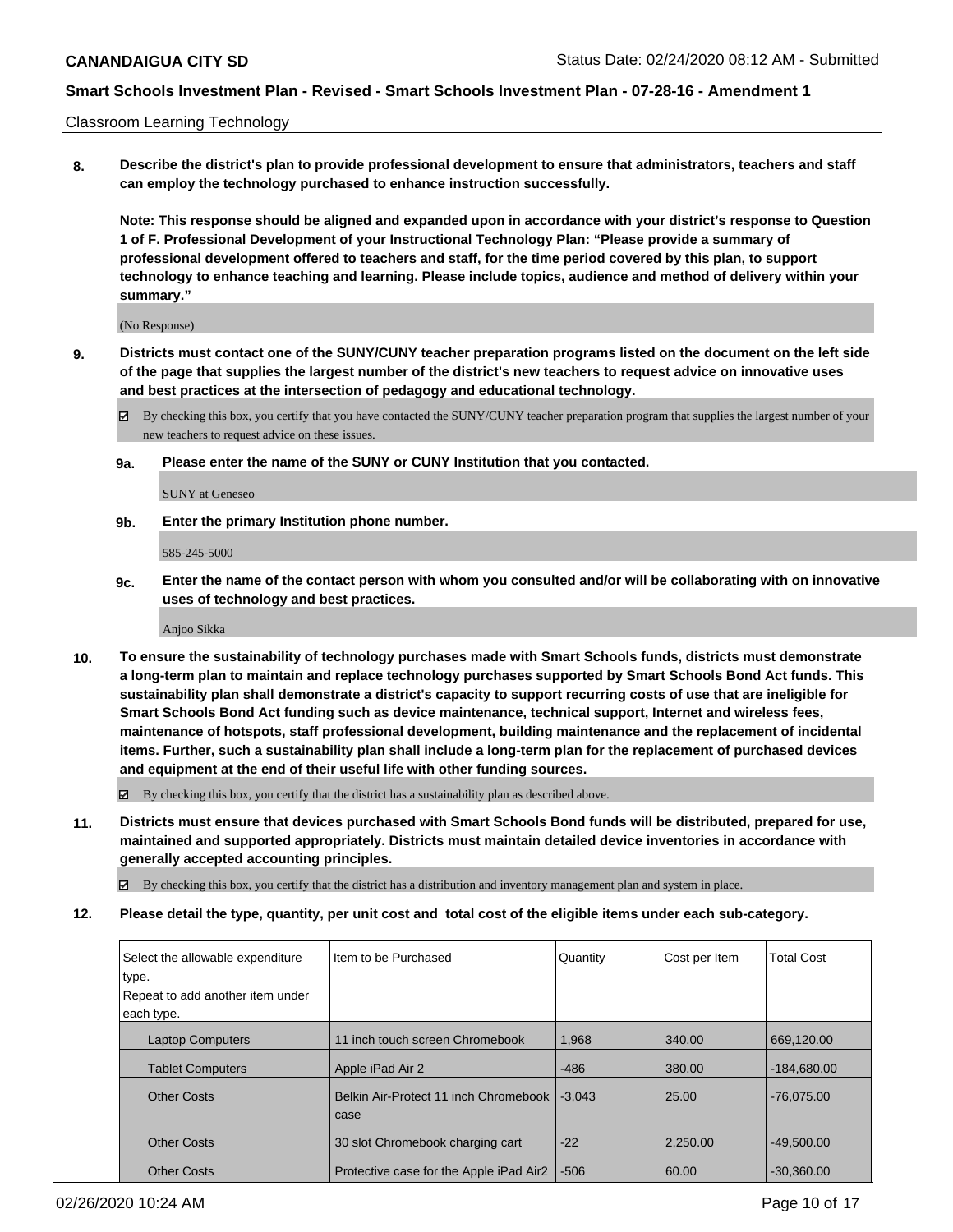Classroom Learning Technology

| Select the allowable expenditure<br>type.<br>Repeat to add another item under<br>each type. | Item to be Purchased                                                                        | Quantity       | Cost per Item | <b>Total Cost</b> |
|---------------------------------------------------------------------------------------------|---------------------------------------------------------------------------------------------|----------------|---------------|-------------------|
|                                                                                             | similar to the Gumdrop hideaway                                                             |                |               |                   |
| <b>Other Costs</b>                                                                          | iPad charging rack similar to the Belkin<br>tablet store and charge                         | $-3$           | 200.00        | $-600.00$         |
| <b>Other Costs</b>                                                                          | Audio Enhancement Sentinal XD<br>System Pal - 4 Ceiling Speakers (KIT)<br>with installation | 187            | $-535.00$     | $-100,045.00$     |
| <b>Laptop Computers</b>                                                                     | 11 inch touch screen Chromebook                                                             | 3,043          | 20.00         | 60,860.00         |
| <b>Tablet Computers</b>                                                                     | Apple iPad Air 2                                                                            | 302            | $-12.00$      | $-3,624.00$       |
| <b>Other Costs</b>                                                                          | Protective case for the Apple iPad Air2<br>similar to the Gumdrop hideaway                  | 282            | 23.00         | 6,486.00          |
| <b>Other Costs</b>                                                                          | 30 slot Chromebook charging cart                                                            | 58             | $-1,560.00$   | $-90,480.00$      |
| <b>Tablet Computers</b>                                                                     | iPad                                                                                        | $\mathbf{1}$   | 380.00        | 380.00            |
| <b>Laptop Computers</b>                                                                     | 11 inch touch screen Chromebook                                                             | 8              | $-320.00$     | $-2,560.00$       |
| <b>Laptop Computers</b>                                                                     | 11 inch touch screen Chromebook                                                             | 65             | 33.00         | 2,145.00          |
| Interactive Whiteboards                                                                     | 65" SMART Interactive board                                                                 | 3              | 132.33        | 396.99            |
| <b>Other Costs</b>                                                                          | <b>HDMI Cable</b>                                                                           | 1              | $-1.07$       | $-1.07$           |
| <b>Other Costs</b>                                                                          | Peerless LCD Wall Mount                                                                     | 3              | 2.24          | 6.72              |
| <b>Other Costs</b>                                                                          | Peerless LCD Wall Mount                                                                     | $\mathbf{1}$   | $-10.00$      | $-10.00$          |
| Interactive Whiteboards                                                                     | 75" SMART Interactive Board                                                                 | $\overline{2}$ | $-201.00$     | $-402.00$         |
| <b>Other Costs</b>                                                                          | Chief Universal Mobile LCD Cart                                                             | $\mathbf{1}$   | 60.00         | 60.00             |
| <b>Other Costs</b>                                                                          | <b>HDMI Cable</b>                                                                           | $\overline{2}$ | $-7.82$       | $-15.64$          |
|                                                                                             |                                                                                             | 1,867          | 1,258.68      | 201,102           |

## **13. Final 2014-15 BEDS Enrollment to calculate Nonpublic Sharing Requirement (no changes allowed.)**

|            | Public Enrollment | Nonpublic Enrollment | <b>Total Enrollment</b> | Nonpublic<br>Percentage |
|------------|-------------------|----------------------|-------------------------|-------------------------|
| Enrollment | 3,554             | 186                  | 3,740.00                | 4.97                    |

## **14. If you are submitting an allocation for Classroom Learning Technology complete this table.**

|                          | <b>Public School Sub-Allocation</b> | <b>Estimated Nonpublic Loan</b><br>Amount<br>(Based on Percentage Above) | <b>Estimated Total Public and</b><br>Nonpublic Sub-Allocation |
|--------------------------|-------------------------------------|--------------------------------------------------------------------------|---------------------------------------------------------------|
| Interactive Whiteboards  | 0.00                                | 0.00                                                                     | 0.00                                                          |
| Computer Servers         | 0.00                                | 0.00                                                                     | 0.00                                                          |
| <b>Desktop Computers</b> | 0.00                                | 0.00                                                                     | 0.00                                                          |
| <b>Laptop Computers</b>  | 729,980.00                          | 0.00                                                                     | 729,980.00                                                    |
| <b>Tablet Computers</b>  | $-188,304.00$                       | $-0.00$                                                                  | $-188,304.00$                                                 |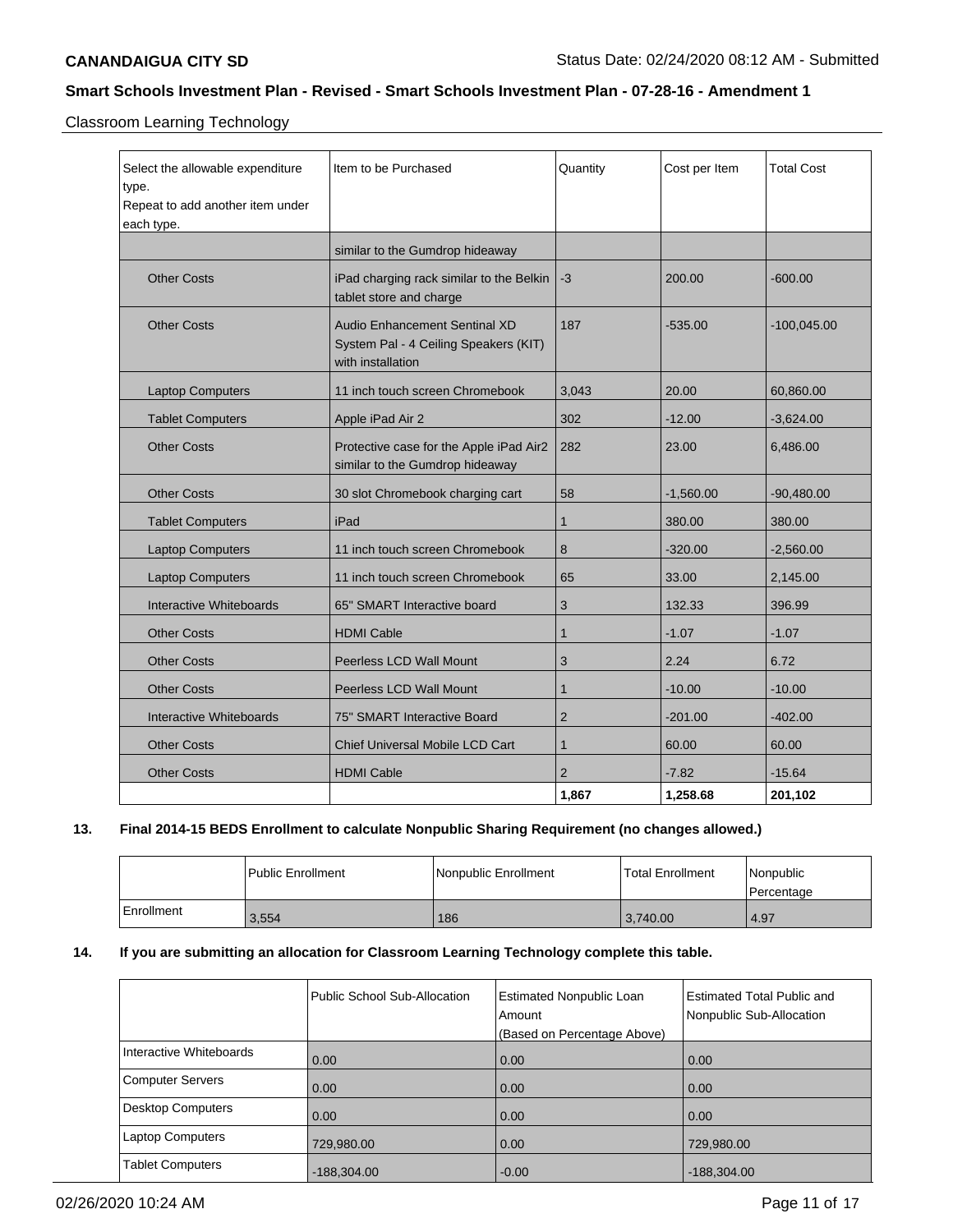Classroom Learning Technology

|             | Public School Sub-Allocation | Estimated Nonpublic Loan<br>l Amount<br>(Based on Percentage Above) | Estimated Total Public and<br>Nonpublic Sub-Allocation |
|-------------|------------------------------|---------------------------------------------------------------------|--------------------------------------------------------|
| Other Costs | $-340.574.00$                | $-0.00$                                                             | $-340.574.00$                                          |
| Totals:     | 201,102.00                   | 0                                                                   | 201,102                                                |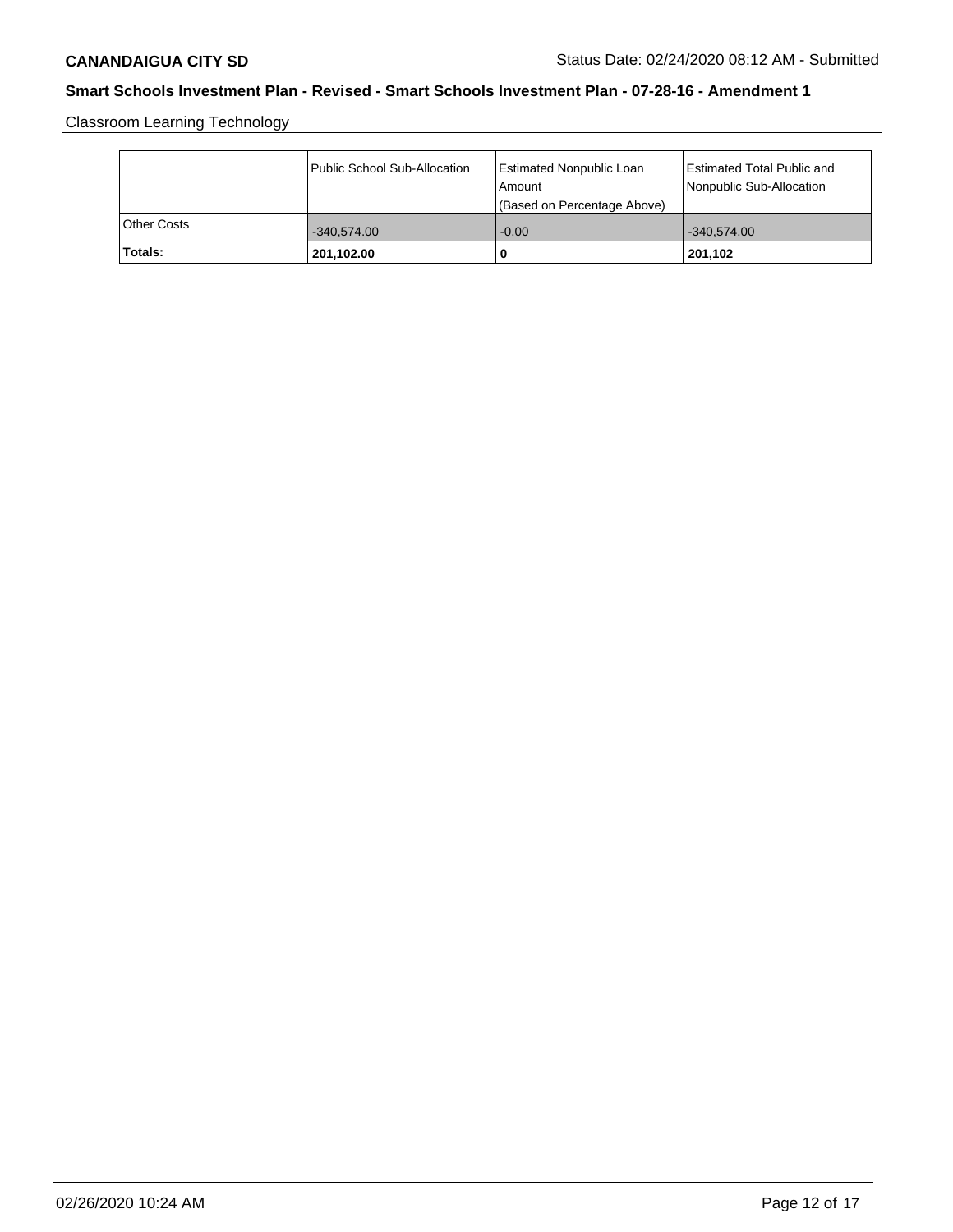#### Pre-Kindergarten Classrooms

**1. Provide information regarding how and where the district is currently serving pre-kindergarten students and justify the need for additional space with enrollment projections over 3 years.**

(No Response)

- **2. Describe the district's plan to construct, enhance or modernize education facilities to accommodate prekindergarten programs. Such plans must include:**
	- **Specific descriptions of what the district intends to do to each space;**
	- **An affirmation that new pre-kindergarten classrooms will contain a minimum of 900 square feet per classroom;**
	- **The number of classrooms involved;**
	- **The approximate construction costs per classroom; and**
	- **Confirmation that the space is district-owned or has a long-term lease that exceeds the probable useful life of the improvements.**

(No Response)

**3. Smart Schools Bond Act funds may only be used for capital construction costs. Describe the type and amount of additional funds that will be required to support ineligible ongoing costs (e.g. instruction, supplies) associated with any additional pre-kindergarten classrooms that the district plans to add.**

(No Response)

**4. All plans and specifications for the erection, repair, enlargement or remodeling of school buildings in any public school district in the State must be reviewed and approved by the Commissioner. Districts that plan capital projects using their Smart Schools Bond Act funds will undergo a Preliminary Review Process by the Office of Facilities Planning.**

**Please indicate on a separate row each project number given to you by the Office of Facilities Planning.**

| Project Number |  |
|----------------|--|
| (No Response)  |  |
|                |  |

**5. Please detail the type, quantity, per unit cost and total cost of the eligible items under each sub-category.**

| Select the allowable expenditure | Item to be purchased | Quantity      | Cost per Item | <b>Total Cost</b> |
|----------------------------------|----------------------|---------------|---------------|-------------------|
| type.                            |                      |               |               |                   |
| Repeat to add another item under |                      |               |               |                   |
| each type.                       |                      |               |               |                   |
| (No Response)                    | (No Response)        | (No Response) | (No Response) | 0.00              |
|                                  |                      | U             | 0.00          |                   |

**6. If you have made an allocation for Pre-Kindergarten Classrooms, complete this table. Note that the calculated Total at the bottom of the table must equal the Total allocation for this category that you entered in the SSIP Overview overall budget.**

|                                          | Sub-Allocation |
|------------------------------------------|----------------|
| Construct Pre-K Classrooms               | (No Response)  |
| Enhance/Modernize Educational Facilities | (No Response)  |
| <b>Other Costs</b>                       | (No Response)  |
| Totals:                                  | 0.00           |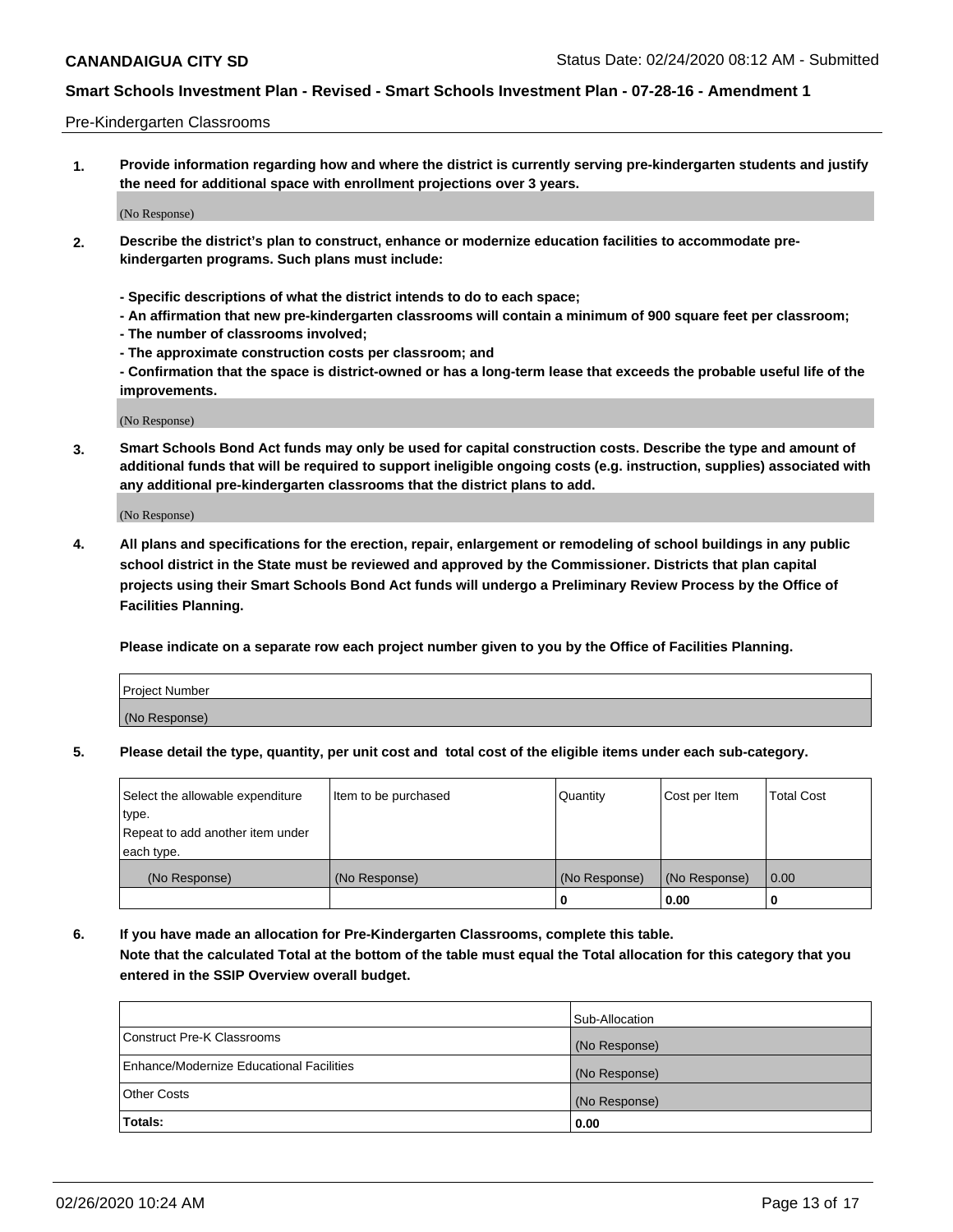Replace Transportable Classrooms

**1. Describe the district's plan to construct, enhance or modernize education facilities to provide high-quality instructional space by replacing transportable classrooms.**

(No Response)

**2. All plans and specifications for the erection, repair, enlargement or remodeling of school buildings in any public school district in the State must be reviewed and approved by the Commissioner. Districts that plan capital projects using their Smart Schools Bond Act funds will undergo a Preliminary Review Process by the Office of Facilities Planning.**

**Please indicate on a separate row each project number given to you by the Office of Facilities Planning.**

| Project Number |  |
|----------------|--|
|                |  |
|                |  |
|                |  |
|                |  |
| (No Response)  |  |
|                |  |
|                |  |
|                |  |

**3. For large projects that seek to blend Smart Schools Bond Act dollars with other funds, please note that Smart Schools Bond Act funds can be allocated on a pro rata basis depending on the number of new classrooms built that directly replace transportable classroom units.**

**If a district seeks to blend Smart Schools Bond Act dollars with other funds describe below what other funds are being used and what portion of the money will be Smart Schools Bond Act funds.**

(No Response)

**4. Please detail the type, quantity, per unit cost and total cost of the eligible items under each sub-category.**

| Select the allowable expenditure | Item to be purchased | Quantity      | Cost per Item | Total Cost |
|----------------------------------|----------------------|---------------|---------------|------------|
| ∣type.                           |                      |               |               |            |
| Repeat to add another item under |                      |               |               |            |
| each type.                       |                      |               |               |            |
| (No Response)                    | (No Response)        | (No Response) | (No Response) | 0.00       |
|                                  |                      | u             | 0.00          |            |

**5. If you have made an allocation for Replace Transportable Classrooms, complete this table. Note that the calculated Total at the bottom of the table must equal the Total allocation for this category that you entered in the SSIP Overview overall budget.**

|                                                | Sub-Allocation |
|------------------------------------------------|----------------|
| Construct New Instructional Space              | (No Response)  |
| Enhance/Modernize Existing Instructional Space | (No Response)  |
| Other Costs                                    | (No Response)  |
| Totals:                                        | 0.00           |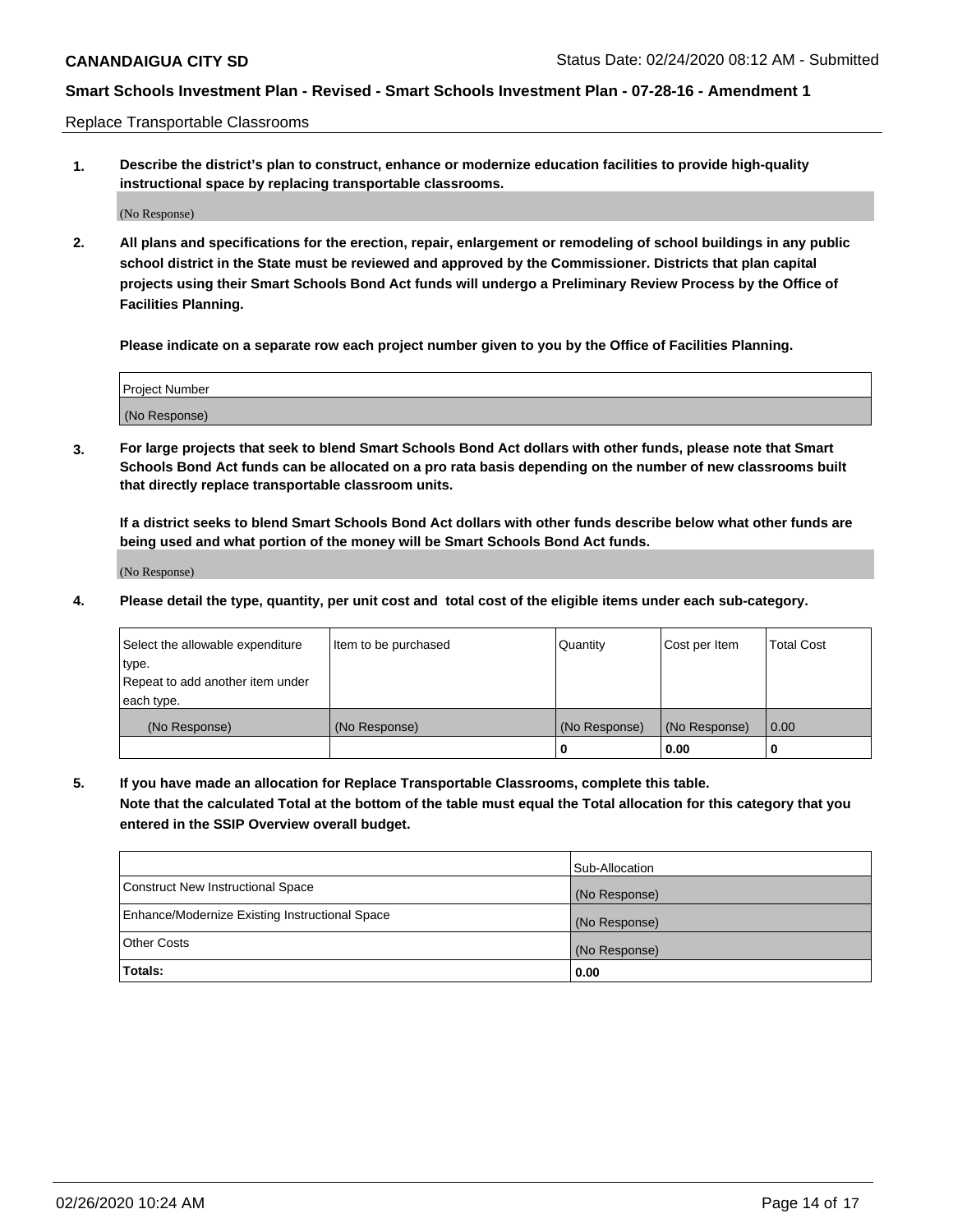High-Tech Security Features

**1. Describe how you intend to use Smart Schools Bond Act funds to install high-tech security features in school buildings and on school campuses.**

(No Response)

**2. All plans and specifications for the erection, repair, enlargement or remodeling of school buildings in any public school district in the State must be reviewed and approved by the Commissioner. Smart Schools plans with any expenditures in the High-Tech Security category require a project number from the Office of Facilities Planning. Districts must submit an SSBA LOI and receive project numbers prior to submitting the SSIP. As indicated on the LOI, some projects may be eligible for a streamlined review and will not require a building permit. Please indicate on a separate row each project number given to you by the Office of Facilities Planning.**

| <b>Project Number</b> |  |
|-----------------------|--|
|                       |  |
| (No Response)         |  |

- **3. Was your project deemed eligible for streamlined Review?**
	- Yes
	- $\hfill \square$  No
- **4. Include the name and license number of the architect or engineer of record.**

| Name          | License Number |
|---------------|----------------|
| (No Response) | (No Response)  |

**5. Please detail the type, quantity, per unit cost and total cost of the eligible items under each sub-category.**

| Select the allowable expenditure | Item to be purchased | Quantity      | Cost per Item | <b>Total Cost</b> |
|----------------------------------|----------------------|---------------|---------------|-------------------|
| 'type.                           |                      |               |               |                   |
| Repeat to add another item under |                      |               |               |                   |
| each type.                       |                      |               |               |                   |
| (No Response)                    | (No Response)        | (No Response) | (No Response) | 0.00              |
|                                  |                      | U             | 0.00          |                   |

**6. If you have made an allocation for High-Tech Security Features, complete this table.**

**Enter each Sub-category Public Allocation based on the the expenditures listed in Table #5.**

|                                                      | Sub-Allocation |
|------------------------------------------------------|----------------|
| Capital-Intensive Security Project (Standard Review) | (No Response)  |
| <b>Electronic Security System</b>                    | (No Response)  |
| <b>Entry Control System</b>                          | (No Response)  |
| Approved Door Hardening Project                      | (No Response)  |
| <b>Other Costs</b>                                   | (No Response)  |
| Totals:                                              | 0.00           |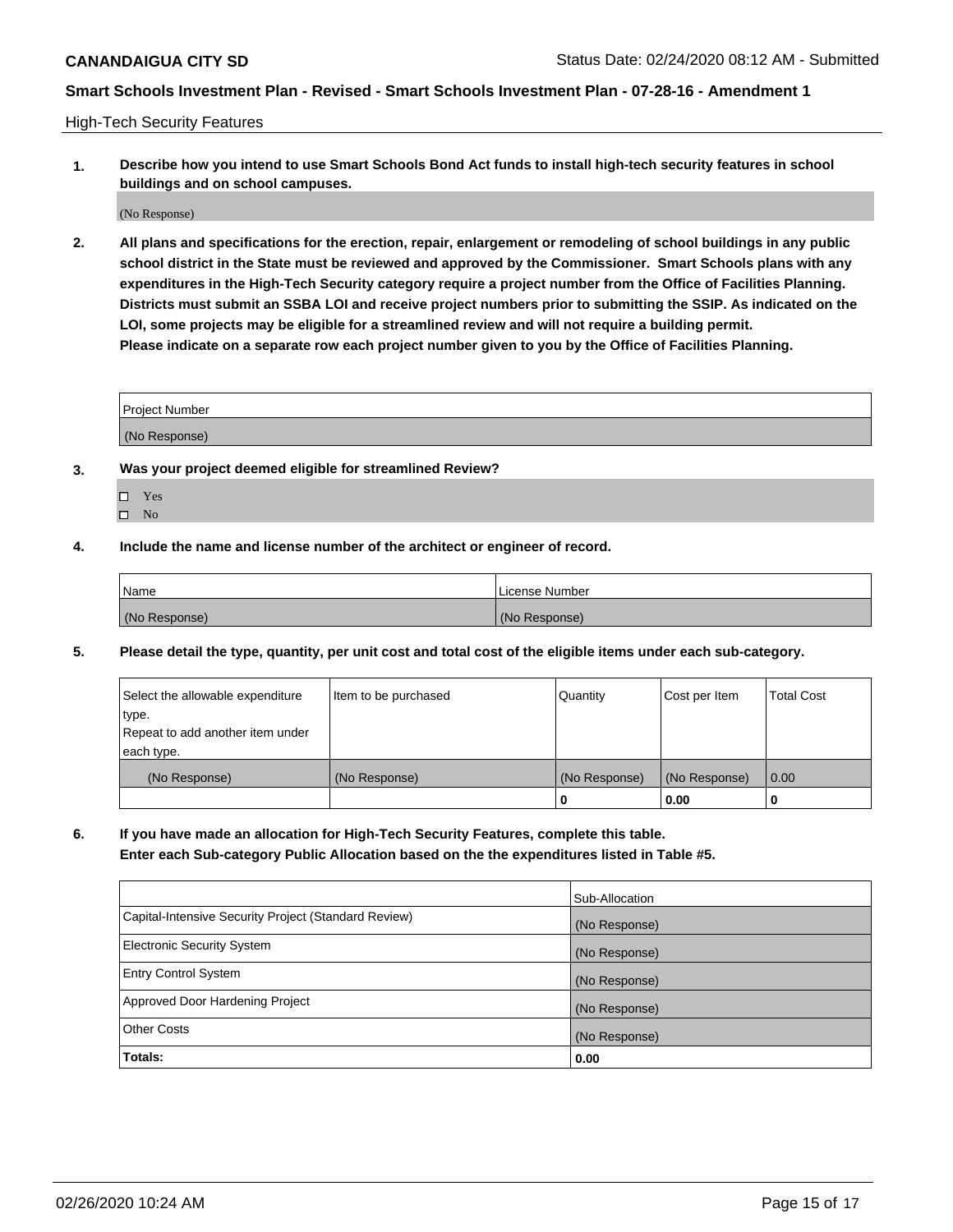Non-Public Schools

**1. Describe your plan to utilize SSBA funds to purchase devices and loan to the nonpublic schools within your district. Please specify what devices have been requested by the nonpublic schools. If the nonpublic schools have not finalized requests, the district should provide the date nonpublic schools will submit the request by.**

With the additional purchase of 1 ipad for \$380 the Canandaigua City School District has reached the \$250 per pupil maximum allowable amount of loaned equipment to nonpublic schools.

**2. A final Smart Schools Investment Plan cannot be approved until school authorities have adopted regulations specifying the date by which requests from nonpublic schools for the purchase and loan of Smart Schools Bond Act classroom technology must be received by the district.**

 $\Box$  By checking this box, you certify that you have such a plan and associated regulations in place that have been made public.

**2a. Please enter the date each year nonpublic schools must request loanable items from the school district. This date cannot be earlier than June 1 of the previous school year.**

(No Response)

#### **3. Final 2014-15 BEDS Enrollment to calculate Nonpublic Sharing Requirement (no changes allowed.)**

|            | Public Enrollment | l Nonpublic Enrollment | 'Total Enrollment | I Nonpublic Percentage |
|------------|-------------------|------------------------|-------------------|------------------------|
| Enrollment | 3.554             | 186                    | 3.740.00          | 4.97                   |

#### **4. Nonpublic Loan Calculator**

|                                                          | Loanable     | Loanable   | Additional       | Estimated | Previously | Cumulative | <b>Final Per</b> | Final Total |
|----------------------------------------------------------|--------------|------------|------------------|-----------|------------|------------|------------------|-------------|
|                                                          | School       | Classroom  | Nonpublic        | Per Pupil | Approved   | Per Pupil  | Pupil Loan       | ∣Loan       |
|                                                          | Connectivity | Technology | Loan             | Amount -  | Per Pupil  | Loan       | Amount -         | Amount -    |
|                                                          |              |            | (Optional)       | This Plan | Amount(s)  | Amount     | This Plan        | This Plan   |
| <b>Required Nonpublic</b><br>Loan                        | 0.00         | 201.102.00 |                  | 56.58     | 250.00     | 250.00     | 0.00             | 0.00        |
| Final Adjusted Loan<br>I - (If additional loan<br>funds) | 0.00         | 201,102.00 | (No<br>Response) | 56.58     | 250.00     | 250.00     | 0.00             | 0.00        |

#### **5. Nonpublic Share**

|                                          | Final Per Pupil Amount | Final Nonpublic Loan Amount |
|------------------------------------------|------------------------|-----------------------------|
| Pending and Previously<br>Approved Plans | 250.00                 | 46,500.00                   |
| <sup>1</sup> This Plan                   | 0.00                   | 0.00                        |
| Total                                    | 250.00                 | 46,500.00                   |

#### **6. Distribution of Nonpublic Loan Amount by School**

| l Nonpublic School Name       | l 2018-19 K-12 Enrollment | Special Ed School? If Yes, not eligible |  |  |
|-------------------------------|---------------------------|-----------------------------------------|--|--|
| CALVARY CHAPEL ACADEMY        | 34                        | l No                                    |  |  |
| CANANDAIGUA MONTESSORI SCHOOL | $\overline{0}$            | No.                                     |  |  |
| I ST MARY'S SCHOOL I          | 126                       | No.                                     |  |  |

**7. Please detail the type, quantity and per unit cost of the eligible items under each sub-category.**